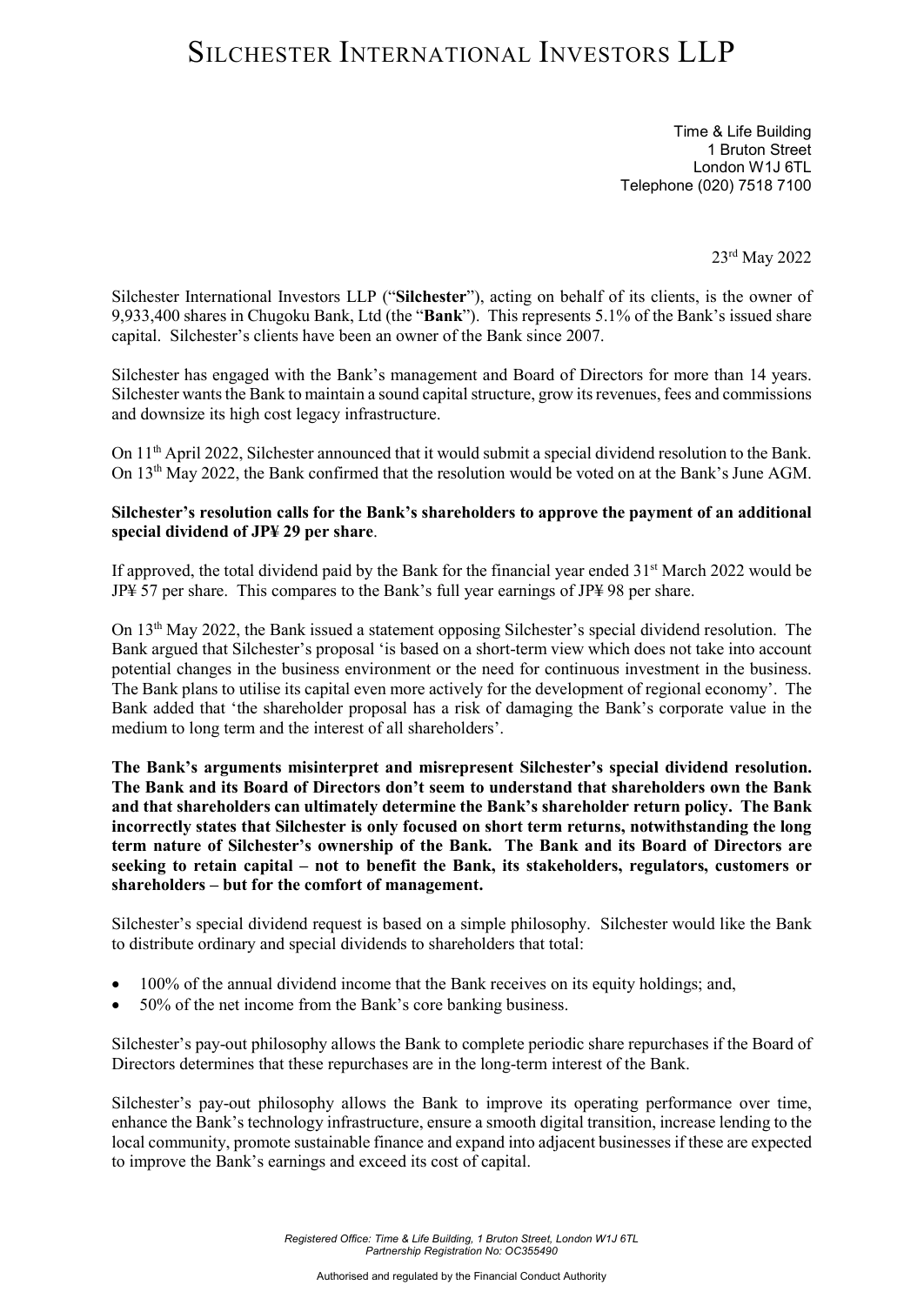## **Silchester's approach ensures that the Bank retains a fair share of the available earnings generated by the Bank's core lending and banking activities. Silchester's approach allows shareholders to benefit from all dividend income collected on the Bank's equity holdings.**

The Bank intends to repurchase a total of JP\# 2bn of shares with respect to the  $31<sup>st</sup>$  March 2022 financial year and intends to pay JP¥ 28 per share of dividends. If the special dividend resolution is approved, the Bank will retain around **30%** of its consolidated earnings for the 31st March 2022 financial year.

## **Silchester's approach does not adversely impact the Bank's financial solvency or the Bank's ability to meet its obligations as a regional financial institution.**

- The Bank's capital adequacy ratio stands at 13.8%. This compares to an average capital adequacy ratio of 9.6% for Japan's regional banks and a minimum regulatory requirement of 4%. Contrary to the Bank's 13<sup>th</sup> May 2022 statement, the Bank's solvency ratios will not decline following the payment of a special dividend.
- The Bank benefits from excess customer deposits. If the Bank wishes to increase lending volumes to individuals, local businesses and governmental bodies, it can do so. Any lending must be done prudently and profitably. Contrary to the Bank's 13<sup>th</sup> May 2022 statement, the Bank's ability to expand its lending book and meet community obligations will not be impaired following the payment of a special dividend.
- Silchester's approach does not require the Bank to dispose of its equity holdings. Silchester is simply asking the Bank to distribute all dividends from these equity holdings to shareholders. If the Bank independently chooses to sell one or more of its equity holdings, the proceeds of these sales should be distributed to shareholders via special dividends or opportunistic share repurchases.

### **Silchester's approach forces the Bank and its Board of Directors to adopt a more appropriate capital allocation discipline. This provides the following medium and long term benefits:**

- The Bank is more likely to improve its ROE and cover its cost of capital. Over the past decade, the Bank has delivered a ROE of approximately 4.1%. The Bank's ROE has lagged the ROEs delivered by other Japanese companies including other regional banks. The Bank's poor ROE arises from disappointing earnings, an excessively high cost-income ratio and excess capital retention. A low ROE is harmful to the Bank's owners, its stakeholders and the broader community. Low ROEs destroy corporate value over time.
- The Bank's reputation will improve. The Bank hopes to provide financial consultancy services to local businesses. To do so, the Bank and its Board of Directors must be seen to be responsible stewards of capital. Responsible stewards of capital display appropriate capital allocation policies.
- The Bank will increase returns to shareholders via a combination of stable ordinary dividends and ad hoc special dividends. The Bank's primary owners are Japanese. These include individuals, families, insurance companies, pension plans, corporations and government bodies. Many of these are located in the broader Okayama Prefecture. Japanese shareholders rely on the Bank to grow its dividends. Higher dividends allow shareholders to meet their own financial obligations.

Silchester encourages all shareholders to carefully consider the special dividend proposal. Silchester encourages all shareholders to vote in favour of the special dividend proposal. The special dividend proposal gives all shareholders the right to express their views on the performance of the Bank and its management. A vote in favour of the special dividend resolution provides the Board of Directors with guidance on the Bank's future capital allocation policies and holds them accountable for its execution.

Please contact Tim Linehan  $(\underline{tlinehan}$   $\angle Qsilchester.com)$  with questions on this press release.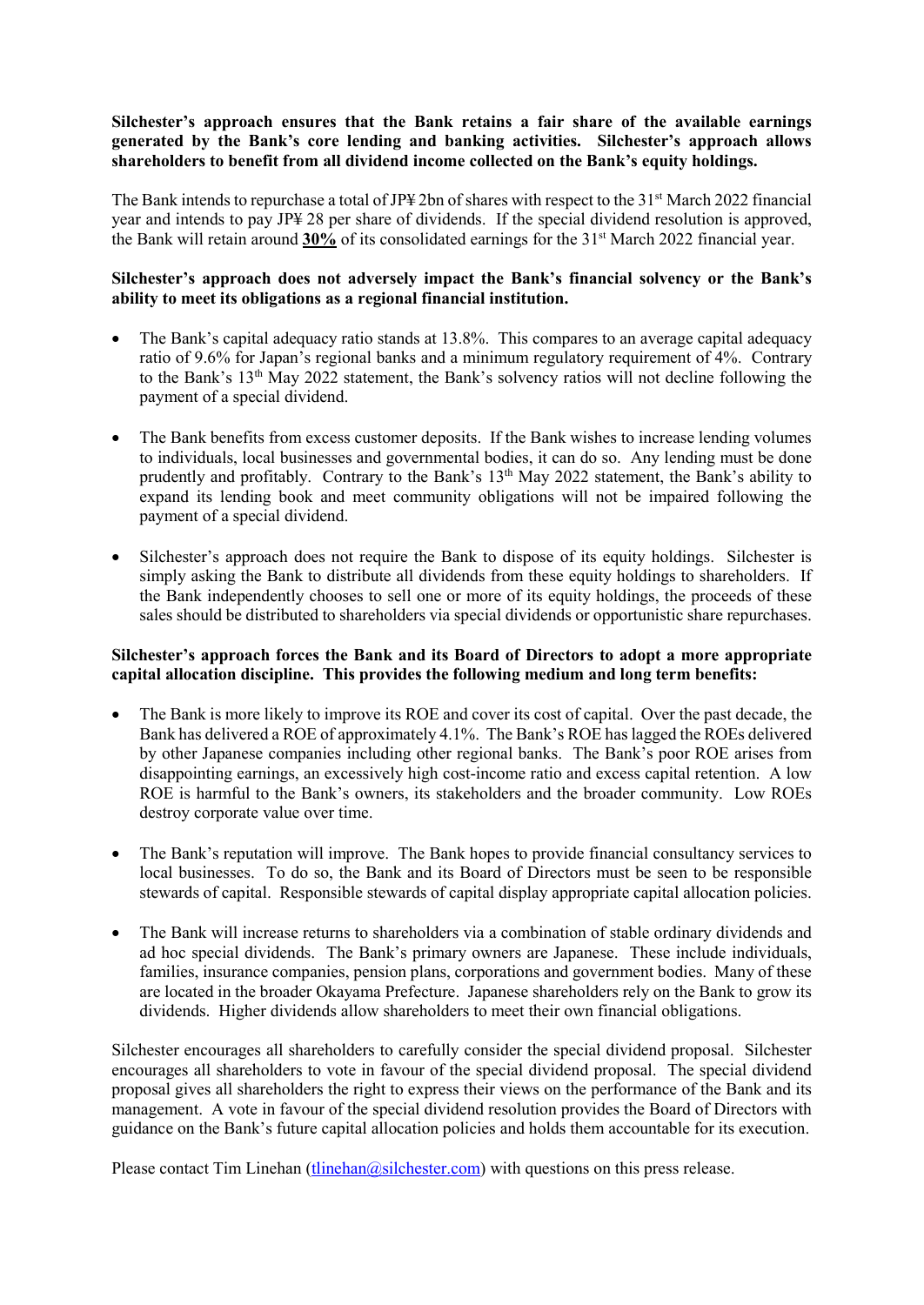### **About Silchester**

Silchester is a UK based asset management firm. Silchester invests client moneys in publicly traded non-US equity securities using a bottom up, value based, investment approach. Silchester is a 'longonly' manager. Silchester does not short securities, utilise derivatives or invest in convertible instruments. Silchester seeks to invest in companies trading cheaply relative to their assets, earnings or dividends. Silchester has been invested in Japanese equity securities since 1995.

Silchester is the appointed investment manager for several large commingled funds. One of these commingled funds is the Silchester International Investors International Value Equity Trust. The Northern Trust Company acts as the custodian for this commingled fund. The Northern Trust Company holds the shares for this commingled fund in a nominee account called Northern Trust Company AVFC Re: Silchester International Investors International Value Equity Trust. The Northern Trust Company has provided Silchester with a power of attorney granting Silchester the authority, as investment manager, to introduce the special dividend proposal. The Northern Trust Company is not otherwise involved with this proposal.

Silchester is not an 'activist' investor. Silchester is a fiduciary for its client assets and takes its corporate governance obligations seriously. Silchester will engage with portfolio companies where appropriate.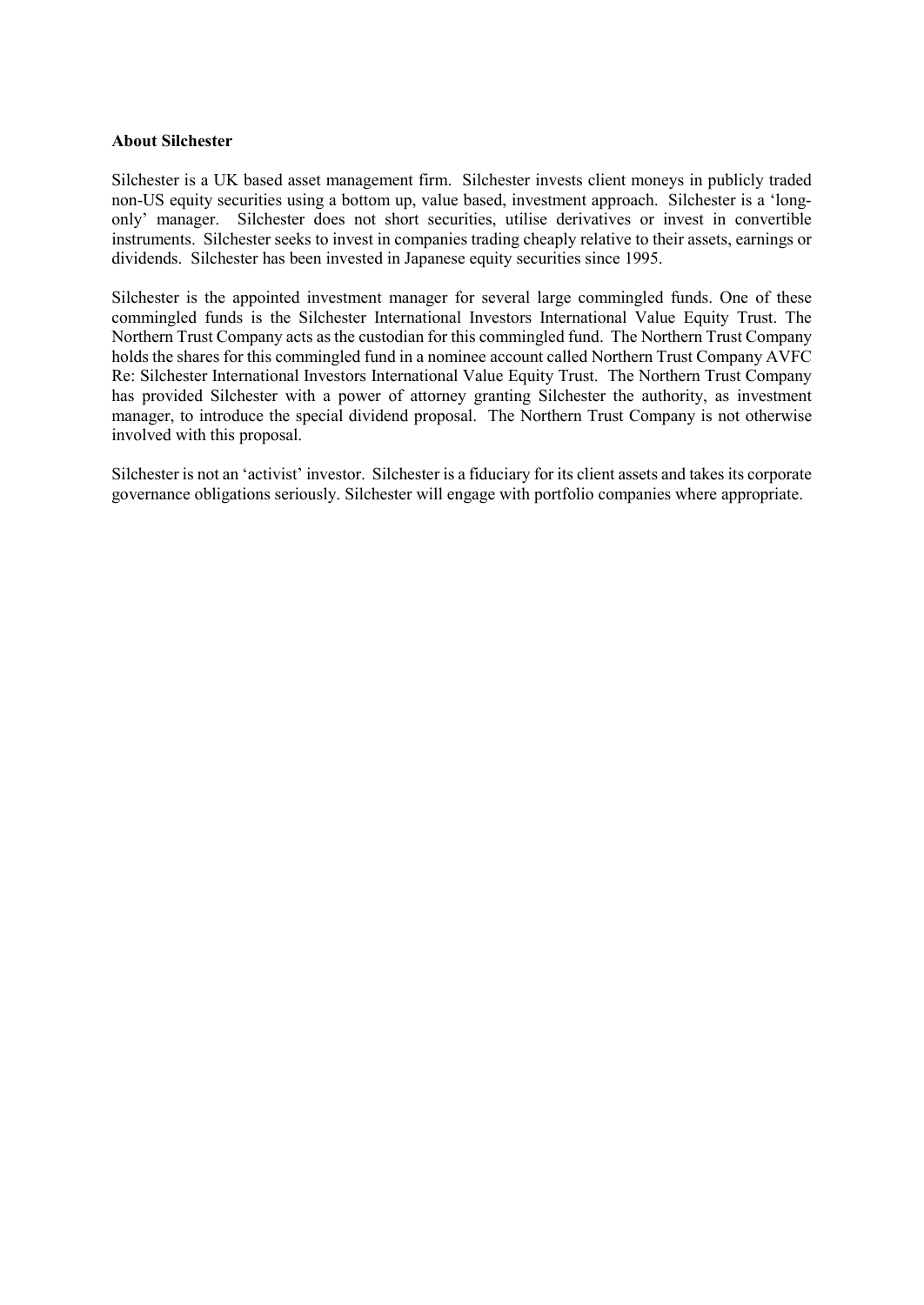# SILCHESTER INTERNATIONAL INVESTORS LLP

Time & Life Building 1 Bruton Street London W1J 6TL Telephone (020) 7518 7100 Facsimile (020) 7491 7495

11th April 2022

Silchester International Investors LLP ("**Silchester**"), acting on behalf of its clients, is the owner of 9,933,400 shares in Chugoku Bank Ltd (the "**Bank**"). This represents 5.1% of the Bank's issued share capital. Silchester's clients have been owners of the Bank since 2007.

Silchester has engaged with the Bank's management and Board of Directors for more than 14 years. Silchester wants the Bank to maintain a sound capital structure, grow its revenues, fees and commissions and downsize its high cost legacy infrastructure.

Silchester is disappointed to report that the Bank's Board of Directors has failed to put an appropriate capital allocation discipline in place. This, coupled with operational inefficiencies, means that the Bank has failed to deliver a return on equity ("**ROE**") approaching 10%. A low ROE is particularly harmful to the Bank's owners. The Bank's primary owners are Japanese. These include insurance companies, pension plans, corporate treasuries, government bodies and individuals. Japanese shareholders, like Silchester's clients, rely on the Bank to grow its dividends and increase its ROE.

In the financial year ended  $31<sup>st</sup>$  March 2021, the Bank earned JP\ 14.4 billion of net income. The Bank generated a ROE below 3%. Of the JP¥ 14.4 billion, JP¥ 11.2 billion originated from the Bank's core banking activities. JP¥ 3.2 billion was collected as dividend income on the Bank's equity holdings. The Bank has a significant number of equity holdings that are not needed to maintain customer relationships. The value of these equity holdings is a significant proportion of the Bank's current market capitalisation.

For the year ended 31<sup>st</sup> March 2022, the Bank is forecasting net income of JP\{4 17.9 billion. This will generate a ROE of around 3%. The Bank expects to receive JP¥ 3.3 billion from its equity holdings during the year ended 31<sup>st</sup> March 2022.

**On 7th February 2022, Silchester formally asked that the Bank to modify its dividend distribution policy.** To minimise further damage to the Bank and its owners, Silchester asked the Bank to distribute ordinary and special dividends to shareholders that total:

- 100% of the annual dividend income that the Bank receives on its equity holdings; and,
- 50% of the net income from the Bank's core banking business.

Silchester's proposed pay-out policy would ensure that the Bank retains a fair share of the available earnings generated by the Bank's core lending and banking activities. It would give the Bank sufficient financial flexibility to expand its banking businesses. This dividend pay-out policy allows the Bank's shareholders to benefit from all of the dividend income collected on the Bank's equity holdings.

Adopting this dividend pay-out policy does not adversely affect the Bank and/or harm its future business prospects. It does not jeopardise the Bank's ability to meet solvency requirements, to work with its customers and/or to meet its obligations to stakeholders in the broader Okayama Prefecture.

### **The Bank and its Board of Directors rejected Silchester's request.**

On  $25<sup>th</sup>$  March 2022, the Bank announced that it would increase the final dividend for the 31<sup>st</sup> March 2022 financial year by JP¥ 5 per share. The Bank announced that a total of JP¥ 28 per share of dividends would be paid in a financial year where the Bank forecasts earnings of JP¥ 96 per share.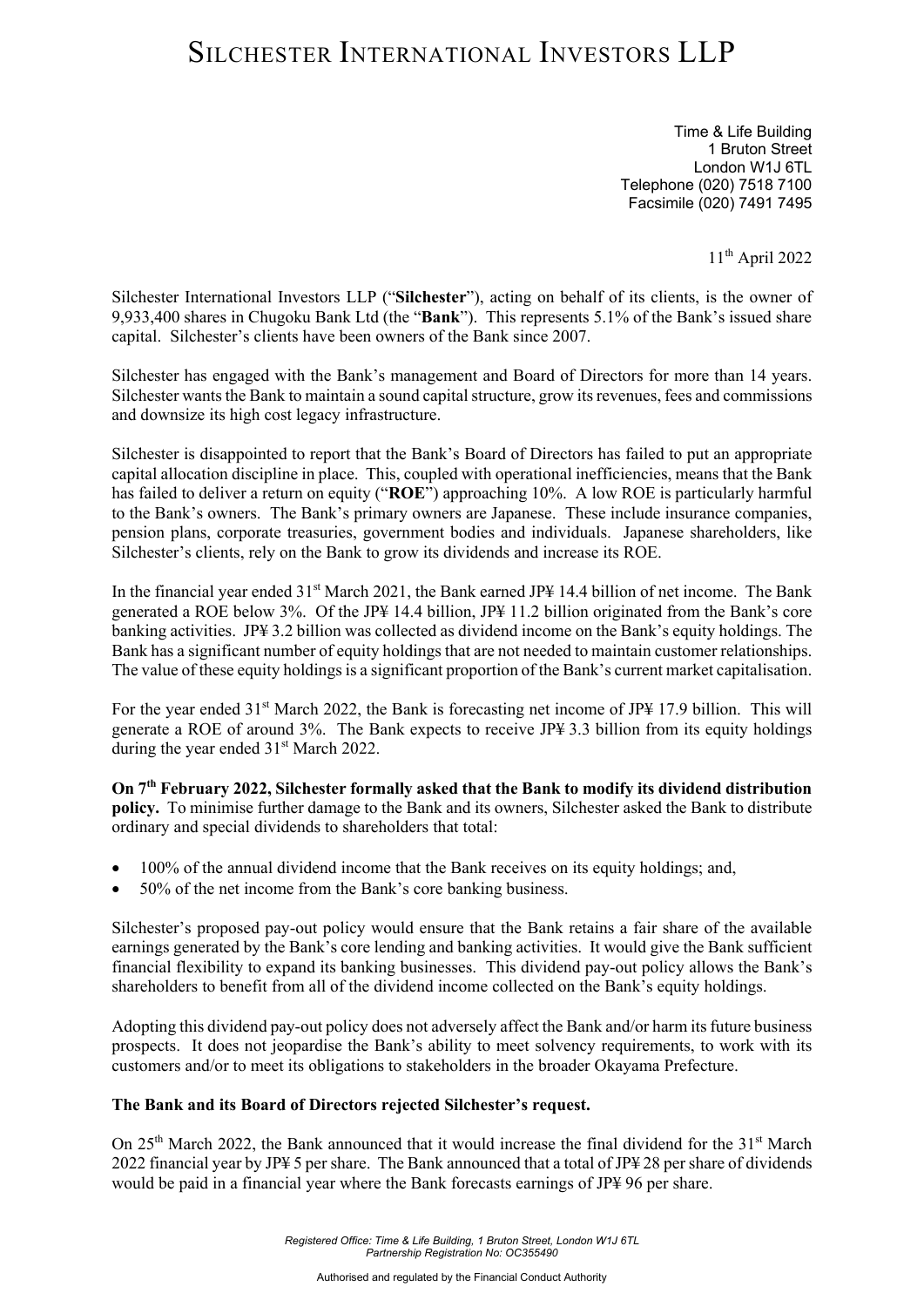Following the 25<sup>th</sup> March 2022 revision, Silchester asked the Bank and its Board of Directors to adopt Silchester's proposed pay-out policy, announce a further special dividend and/or a share buyback. The Bank and its Board of Directors rejected Silchester's request.

## **The Bank's current dividend distribution policy is insufficient and, if uncorrected, will result in further harm to the Bank's owners, including its Japanese shareholders.**

On 11th April 2022, Silchester submitted a formal demand letter to the Bank. Silchester's demand letter requires the Bank to add a special dividend proposal to the agenda of the Bank's annual general meeting which will occur in June 2022

### **If Silchester's proposal is approved by shareholders, an additional special dividend of JP¥ 29 per**  share will be paid to all shareholders of record as of 30<sup>th</sup> September 2022.

The total dividend paid by the Bank with respect to the financial year ended  $31<sup>st</sup>$  March 2022 would be JP¥ 57 per share versus the Bank's JP¥ 96 per share earnings forecast.

Silchester will work with the Bank to ensure that the special dividend proposal is properly presented in the Bank's AGM material. Silchester has asked the Bank to publicly announce that Silchester has submitted the special dividend proposal. Silchester has asked the Bank to publish the contents of the demand letter by posting it on TDnet, the Bank's website and/or by other equivalent means.

Silchester encourages all shareholders to carefully consider the special dividend proposal. Silchester encourages all shareholders to vote in favour of the special dividend proposal. The special dividend proposal will give all shareholders the right to express their views on the performance of the Bank and its management. A vote in favour of the special dividend resolution will provide the Board of Directors with guidance on the Bank's future capital allocation and dividend distribution policies.

Please contact Tim Linehan (tlinehan  $\omega$ silchester.com) with questions on this press release.